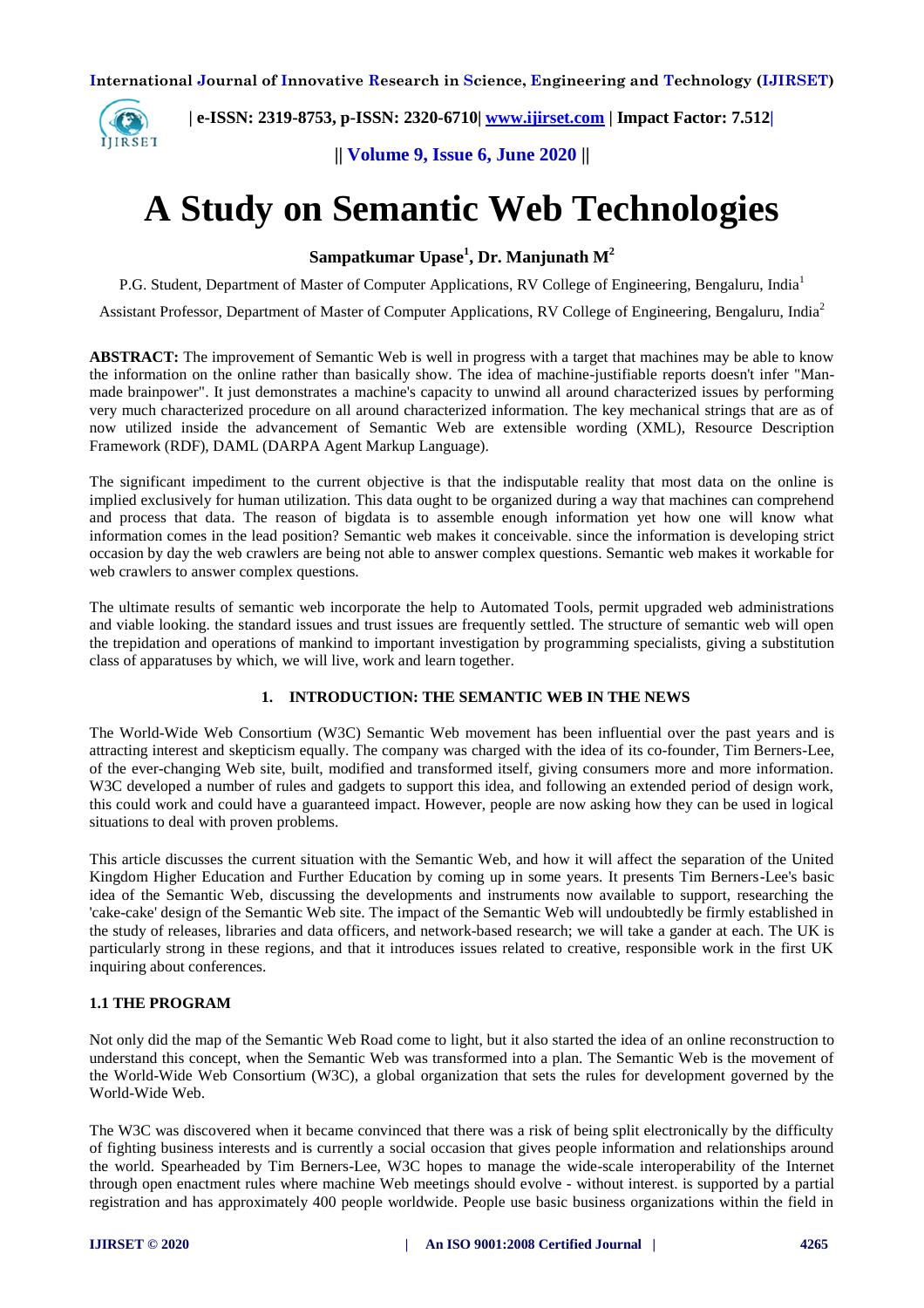

## **| e-ISSN: 2319-8753, p-ISSN: 2320-6710| [www.ijirset.com](http://www.ijirset.com/) | Impact Factor: 7.512|**

## **|| Volume 9, Issue 6, June 2020 ||**

addition to the same non-profit organization and university.

The Semantic Web initiative was started due to the fact that Web Metadata was operating in association in 1998, and in this way it was converted into Semantic Web Activity which has considered the Semantic Web:

The original work passed two input recommendations: the Resource Description Framework Model and Syndication [9], and consequently the specification of the Resource framework structure. Anyway, at that stage the work is a little expanding and there was some discomfort with its level and location, so the work goes back to the exploration phase further. The DAML program, which is a DARPA-affiliated organization within the US, discovered and proposed a few proven ways of managing the issues presented by the Semantic Web.

Within 2 to 3 years, work has progressed within W3C vigorously. Two major W3C operating events, the RDF Core that work in conjunction and consequently the combined Web Ontology [12] have passed the main game plan recommendations. Analytical activities within W3C have also been extensive under the Semantic Web Advanced Development program, and consequently the Semantic Web Advanced Development in Europe adventure, sponsored by the ecu Commission.

Activity predicts between two late-entertainment events. Semantic Web Best Practices and Deployment running a social event hopes to help and expand the logical use of Semantic Web within field collections, by providing model metrics and common nuanced vocabulary in key areas. The interactive RDF Data Access event enables programming languages to organize semantic specifications on the web. Starting work is underway in consultation gadgets, which can fundamentally revitalize the power level of Semantic Web managers.

In the past W3C, the system has taken its own lifetime. a number of external investigators exist and by examining the best way to address developmental misuse. an interest in mixing widespread internet thinking and semantic exploration work, methodology and reasoning. There are various things that are done inside the United Kingdom and funded by the ecu Commission, in the same way as the US and the rest of the world. the whole work within the Semantic Web around the world was within a few pounds.

In a similar, unique way within the Semantic Web are the methods used when individual and customer planners work together to create data gadgets and databases with one another. In any case, in order to create a positive impact on the IT system, critical IT organizations will have the opportunity to collaborate. Organizations such as Hewlett-Packard and British Telecom are incorporating deductible material into the area, and with the current basic proposals, gaps will allow for action.

#### **1.2THE TECHNOLOGIES**

A third important use of the term Semantic Web is to distinguish the development, metrics and standards that form the basis of a program that will enhance the value of the embedded web. The Semantic Web has been designing a horizontal design, often referred to using the original design proposed by Tim Berners-Lee, which has been in various formatssince.Figure1 provides a general overview of this diagram.



**Figure 1: Semantic Web layered design**

While a alarm is required for smooth execution of its use, it provides a modest feel for various pieces of the Semantic Web. We quickly show these layers.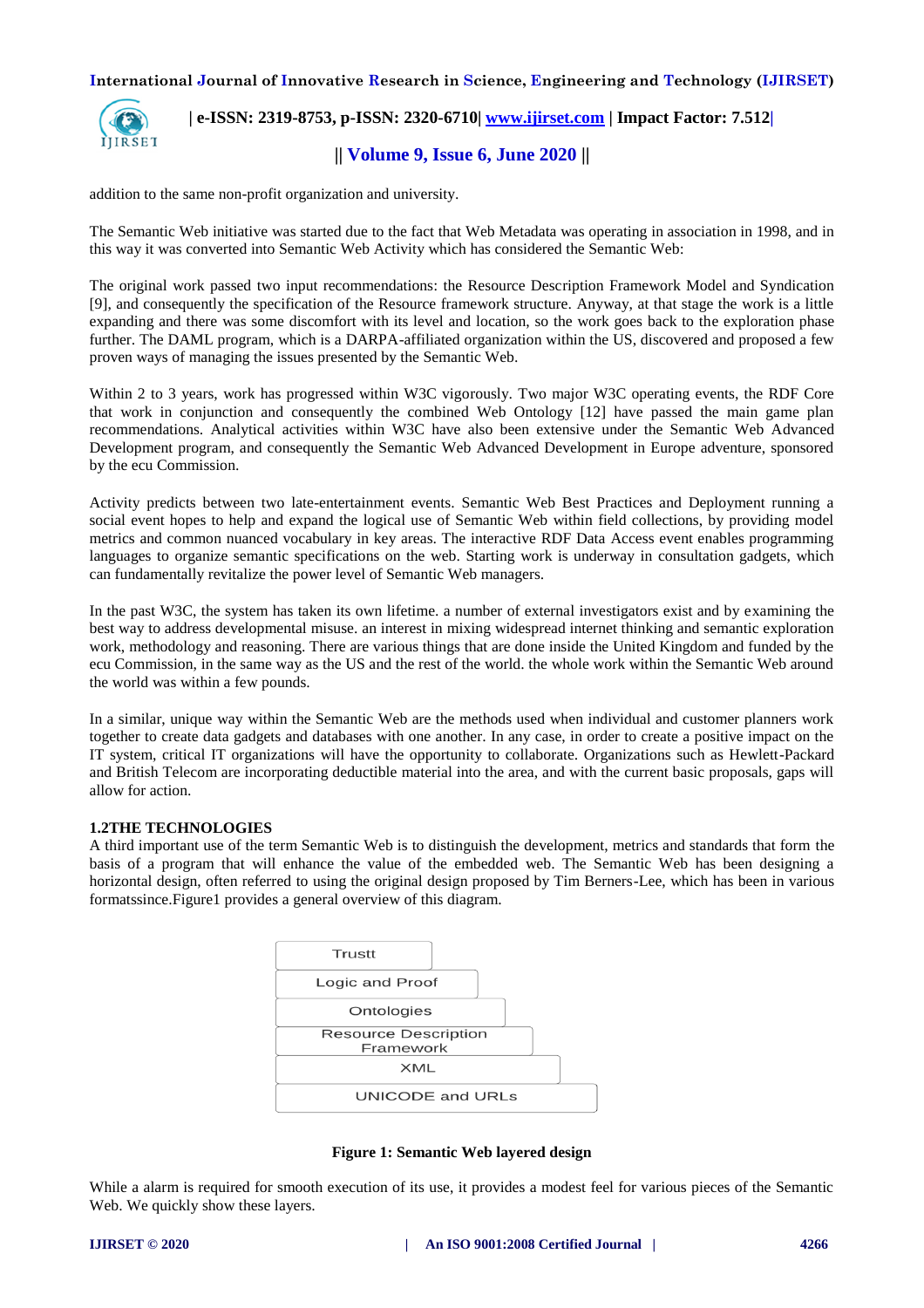

## **| e-ISSN: 2319-8753, p-ISSN: 2320-6710| [www.ijirset.com](http://www.ijirset.com/) | Impact Factor: 7.512|**

## **|| Volume 9, Issue 6, June 2020 ||**

Unicode and URI: Unicode, the standard for characterization of PC characters, and URIs, which recognize and identify resources, (for example, web pages), provide a basis for talking about characters used in many lingos around the world, and resources.

XML: XML and its related checks, word spaces and diagrams form a standard way of presenting data on the web, but without conveying the importance of information. This is currently selected on the web.

Resource Definition Framework: RDF is a standard Semantic Web protocol layer. RDF is a clear framework for metadata visualization, using URIs to identify Web-based resources and a chart model for analyzing relationships between resources. There are various types of semantic structure available, including the standard XML scheme.

RDF Schema: An easy-to-use language display tool that shows the categories of benefits and features among them in the RDF model essential. It provides a definite logical structure for collecting the profit arrangement. Ontologies: A rich language to provide continuous complexity requirements for types of resources and their attributes.

Logic and Evidence: An imaginary system (adapted) is presented in the cosmology building to introduce new entries. Therefore, by using such a structure, the object manager can cause the reduction (and the opposite way around) to whether a app is getting its own news.

Confidence: The authoritative stock-based layer provides that the Semantic Web can strengthen. This piece has not gone far beyond its focus on allowing people to submit requests about the authenticity of information on the web, thus ensuring its quality.

The Semantic Web movement online has a limited program inviting existing work to present data and think on the web. These ideas are predominantly made up of the system of knowledge that has been created and this has given rise to the wish that works, as it were, have a curious interest. A poorly used decision is that it is the task of adopting AI on the web. In any case, the Semantic Web has a less ambitious and faster goal to set up the machine online, which lasts long after Database and Information Systems Management, however, delivers almost all Web data. The gadget and the point of this work are great.

Important layers of Semantic Web are in Arr, so W3C released this work and recommendation on February 10, 2004, covering the layers of RDF, RDF and transcendentalism.

- RDF / XML Syntax Specification (Revised)
- RDF Vocabulary Definition Language 1.0: SFRF.
- Foundation for RDF
- Resource Definition Framework (RDF): Concepts and Abstract Syntax
- RDF Semantics
- D RDF Testing
- Use Web Ontology (OWL) Language Conditions and Requirements
- W OWL Web Ontology Reference
- W OWL Web Ontology Semantics Language and Abstract Syntax
- W OWL Web Ontology Overview Language
- W OWL Web Ontology Case Testing Cases
- W OWL Web Ontology Our Language Guide

Progress in the standard and factual content of the Semantic Web has been equally good, various suggestions ranging from direct inquiries to reflecting the foundational theorists. This is now an area of research, and we should feel that there are different logical philosophies for different purposes.

Starting late, there has been the introduction of proposals for the creation of unusual vernaculars in an attempt to refine the RDF database, called SPARQL. There was also a similar investigation of various roads in relation to the Long Rule.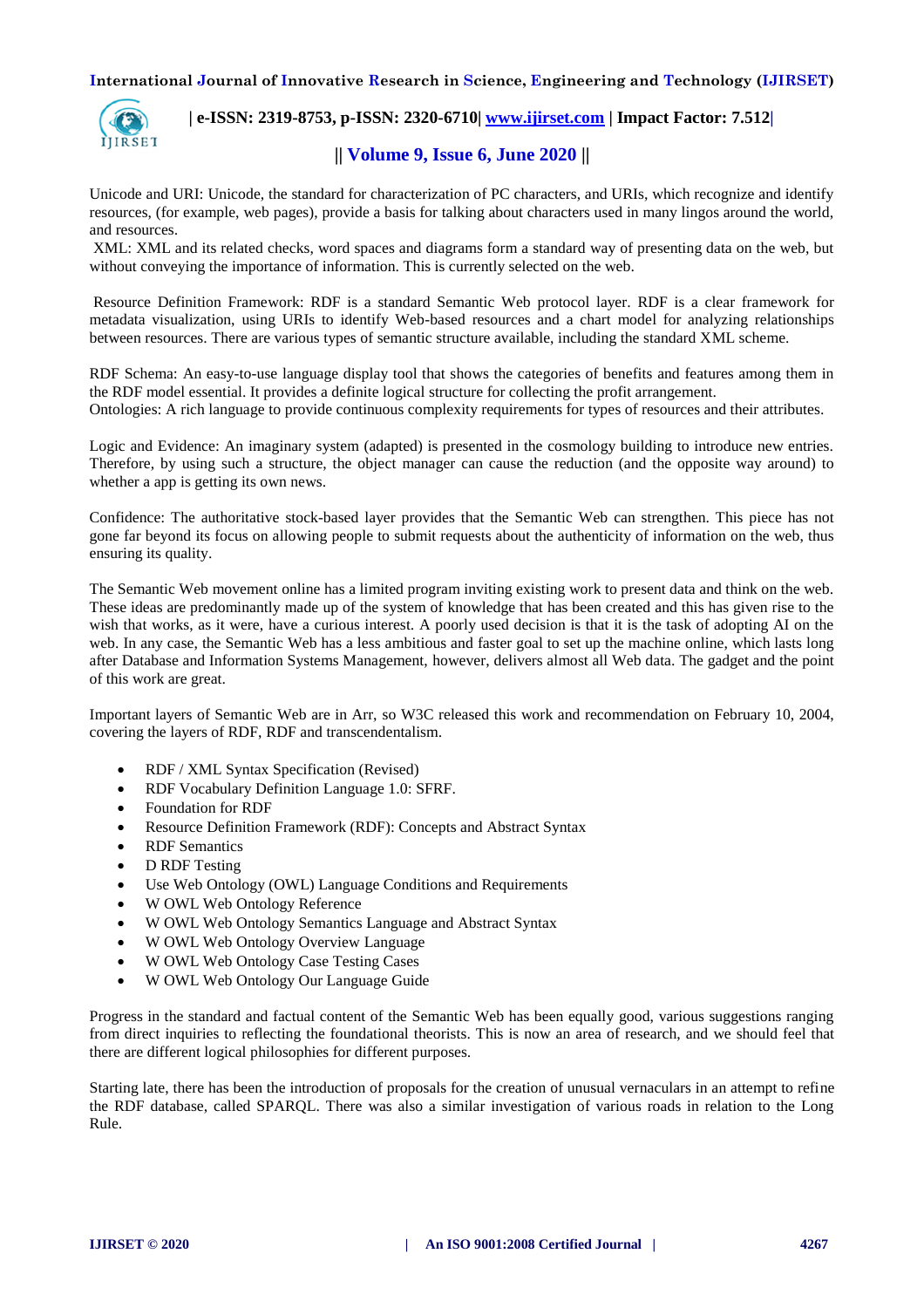

## **| e-ISSN: 2319-8753, p-ISSN: 2320-6710| [www.ijirset.com](http://www.ijirset.com/) | Impact Factor: 7.512|**

## **|| Volume 9, Issue 6, June 2020 ||**

## **II. LITERATURE SURVEY**

Tahir, Abbas, Davide Tosi, and Sandro Morasca, in this paper says, the objective of this systematic composing review is to summarize the force top tier of reasonable testing of semantic web benefits by offering reactions to a great deal of research questions. The overview follows a predefined strategy that incorporates normally glancing through 5 remarkable modernized libraries. Ensuing to applying the assurance models to the results, a total of 34 assessments were perceived as pertinent. Required information was removed from the assessments and summarized. Our deliberate composing review perceived a couple of approaches available for getting tests from the subtleties of semantic web organizations [1].

Brabra, Hayet, this paper takes a gander at and examines the activity of Semantic Web Technologies in the cloud from a wide collection of composed works. Various procedures, plans, and structures are screened and surveyed subject to eight prime research questions. Showing up at a level of multifaceted nature that derives the need of new responses for oversee such immense, shared and heterogeneous organizations and resources. In this manner, challenges as often as possible related to interoperability, flexibility, security, disclosure, assurance, course of action and depiction of cloud organization and resource may occur. In this sense, Semantic Web Technologies, holding a mind-blowing potential to conveyed processing, have been shown as a capable method to recollect these troubles [2].

Pauwels, Pieter, Sijie Zhang, and Yong-Cheol Lee, in this paper says, through a wide composing investigation and study, this article investigates the unforeseen development and application progress of semantic web propels in the AEC zones according to these three basic perspectives [3].

Jensen, Jesper, this paper presents an efficient composing review of research focused on use of Semantic Web advancements in formal educational settings. Through productive request, the review has perceived 199 research articles, which are examined with the desire for recognizing unavoidable subjects inside the variety of research inside the field of formal informational usage of Semantic Web progresses [4].

Elias, Mirette, Steffen Lohmann, and Sören Auer, this paper gives a composing review of measures and ontologies that were made to address accessibility necessities. Transparency has become a basic need for web applications, especially with respect to e-learning and educational locales for OpenCourseWare. There are various types of impediment and different strategies for keeping an eye on them. Using semantic progressions to structure and address the available thoughts and logical classifications engages sharing and reusing the data in a collection of systems [5].

Andročec, Darko, Matija Novak, and Dijana Oreški, in this article, the authors are giving a blueprint on how semantics is used in IoT interoperability related research. To do this, they played out a deliberate composing review and isolated data from 105 picked fundamental assessments overseeing semantics in IoT interoperability [6].

Yus, Roberto, and Primal Pappachan, this paper revolves around deliberate overview of adaptable applications which use Semantic Web progresses, more than 400 papers from methodology of critical gatherings on Semantic Web and various scenes were researched [7].

Ahmud-Boodoo, Raadila Bibi Mahmud Hajee, this part gives an outline of the CSFs of e-learning relevant to 3.0 elearning structures similarly as a survey of the guideline Semantic Web properties for e-making sense of how to describe another and joined game plan of 3.0 e-learning characteristics that will exhaustively address 3.0 e-learning systems getting the necessities and wants for users [8].

Otero-Cerdeira, L., Rodríguez-Martínez, F. J., and Gómez-Rodríguez, composing review of the field in the latest decade by techniques for an online chase. The articles recouped are masterminded using a request framework that we propose, and the different groupings are upgraded and analyzed [9].

#### **III. CONCLUSION**

Human Reasoning may be an outcome of explicit associations among articles, shapes, etc that we've in our minds. The Semantic Web are routinely said to perform equivalent deduction reliant on the associations that we describe in web data through RDF. These associations that we've moreover are practically normal to a couple of others inside the overall population, which looks good to others.

So likewise, a "regular language of associations" is set up for interoperable use through Web Ontologies. The OWL